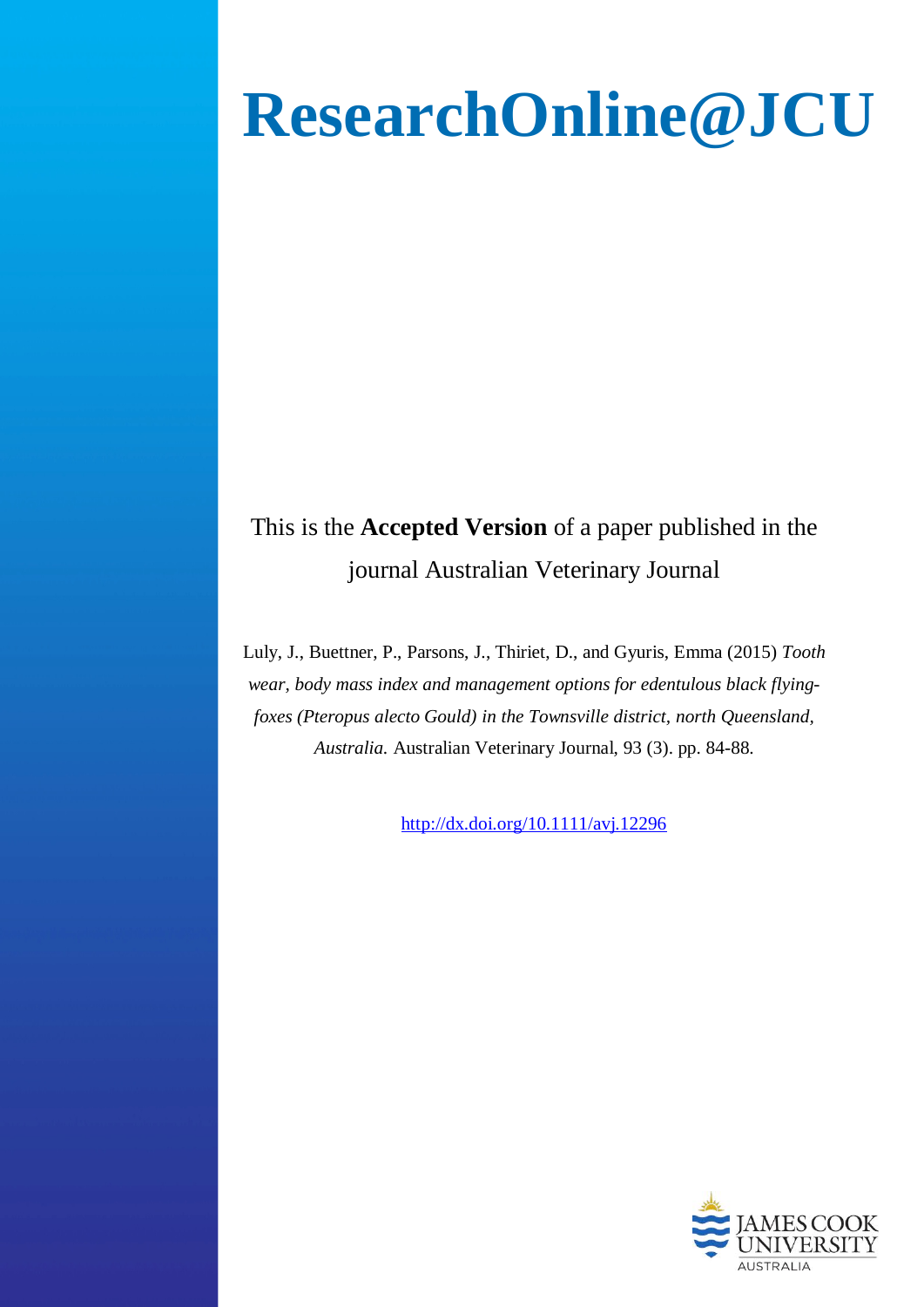# **Tooth condition, body mass index and management options for edentulous black flying-foxes (***Pteropus alecto* **Gould) in the Townsville district, north Queensland, Australia**

Jon Lulya,b,c Petra Buettner<sup>d</sup> Jennifer Parsons<sup>e</sup> Dominique Thiriet<sup>f</sup> Emma Gyuris<sup>a</sup>

*a. School of Earth and Environmental Sciences, James Cook University, Townsville, Queensland, Australia 4811 jonathan.luly@jcu.edu.au*

*b. Centre for Tropical Environmental and Sustainability Science School of Earth and Environmental Sciences James Cook University PO Box 6811 Cairns Queensland, 4870, Australia*

*c. Corresponding author*

*d. School of Public Health, Tropical Medicine and Rehabilitation Sciences James Cook University, Townsville Q Australia 4811*

> *e. School of Marine and Tropical Biology James Cook University Townsville Q 4811*

*f. North Queensland Wildlife Care Inc. pteropus@ozemail.com*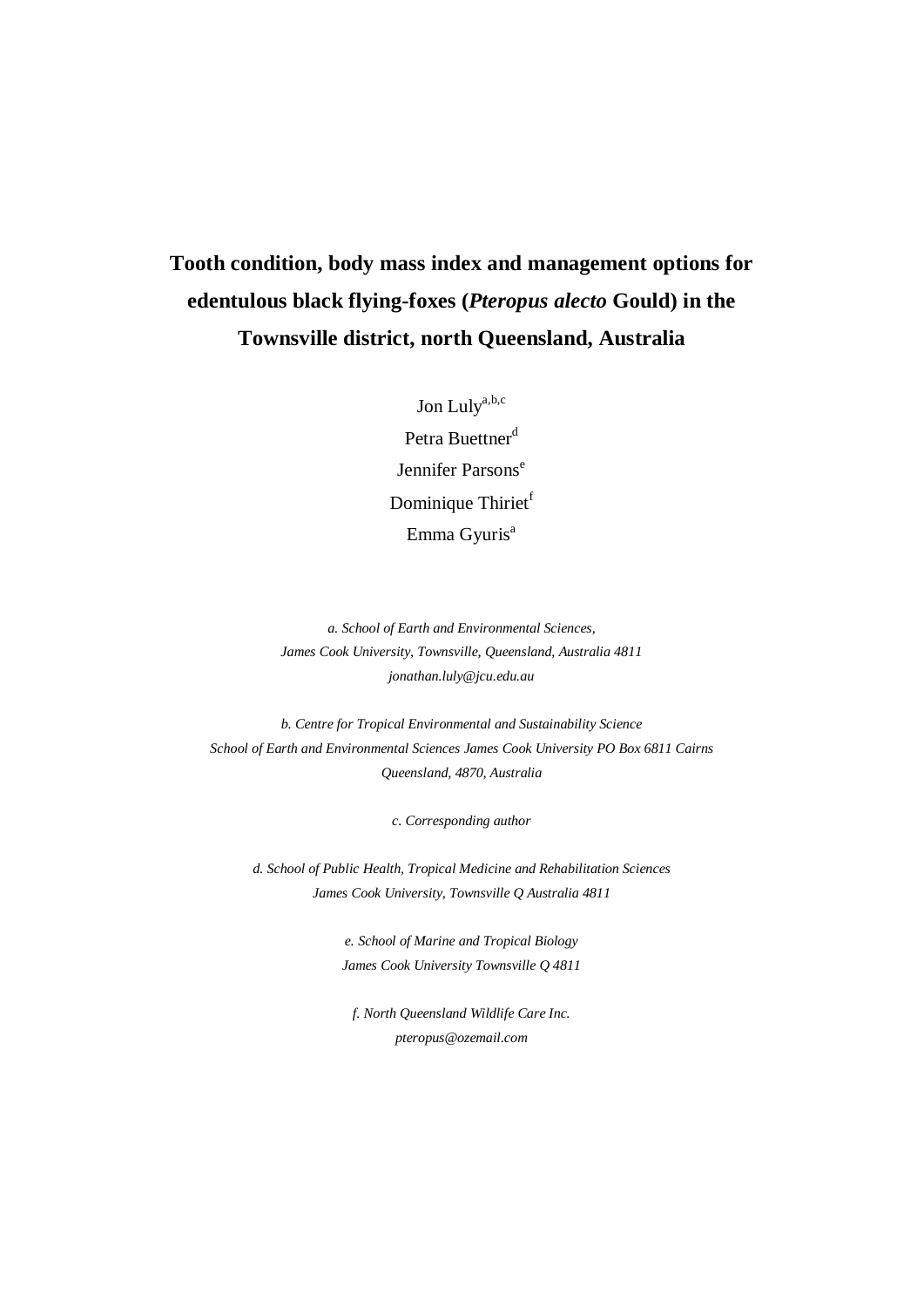# **Abstract**

## *Objective*

We investigated the relationship between a body mass index and tooth conditions in the black flying-fox to provide guidance on management of edentulous flying-foxes by bat carers and veterinarians.

## *Methods*

Flying-foxes brought into care through injury were weighed, their forearms measured and the state of their teeth evaluated. Measurements were subjected to Chi-square, ANOVA, t-tests and regressions to tease out any relationship between body mass index and condition of canines and molar teeth, as well as in relation to gender and season.

# *Results*

There is no statistically significant relationship between the state of a bats dentition and its body mass index.

## *Conclusions*

The black flying fox (*Pteropus alecto*) in Townsville appears to experience a rapid decline in dental condition through time. Despite this, there is little indication that loss of teeth results in a decline in body mass index. We attribute the lack of effect of tooth loss on body condition to the dominance of floral foods in the diet of *P. alecto* in Townsville and a lesser importance of hard fruit that require an intact dentition for consumption. Edentulousness on its own is not sufficient reason to euthanise black flying foxes in Townsville and similar relatively dry localities where blossom dominates flying fox diet.

# **Key words**

Body condition; *black flying-fox*; diet; toothlessness; euthanasia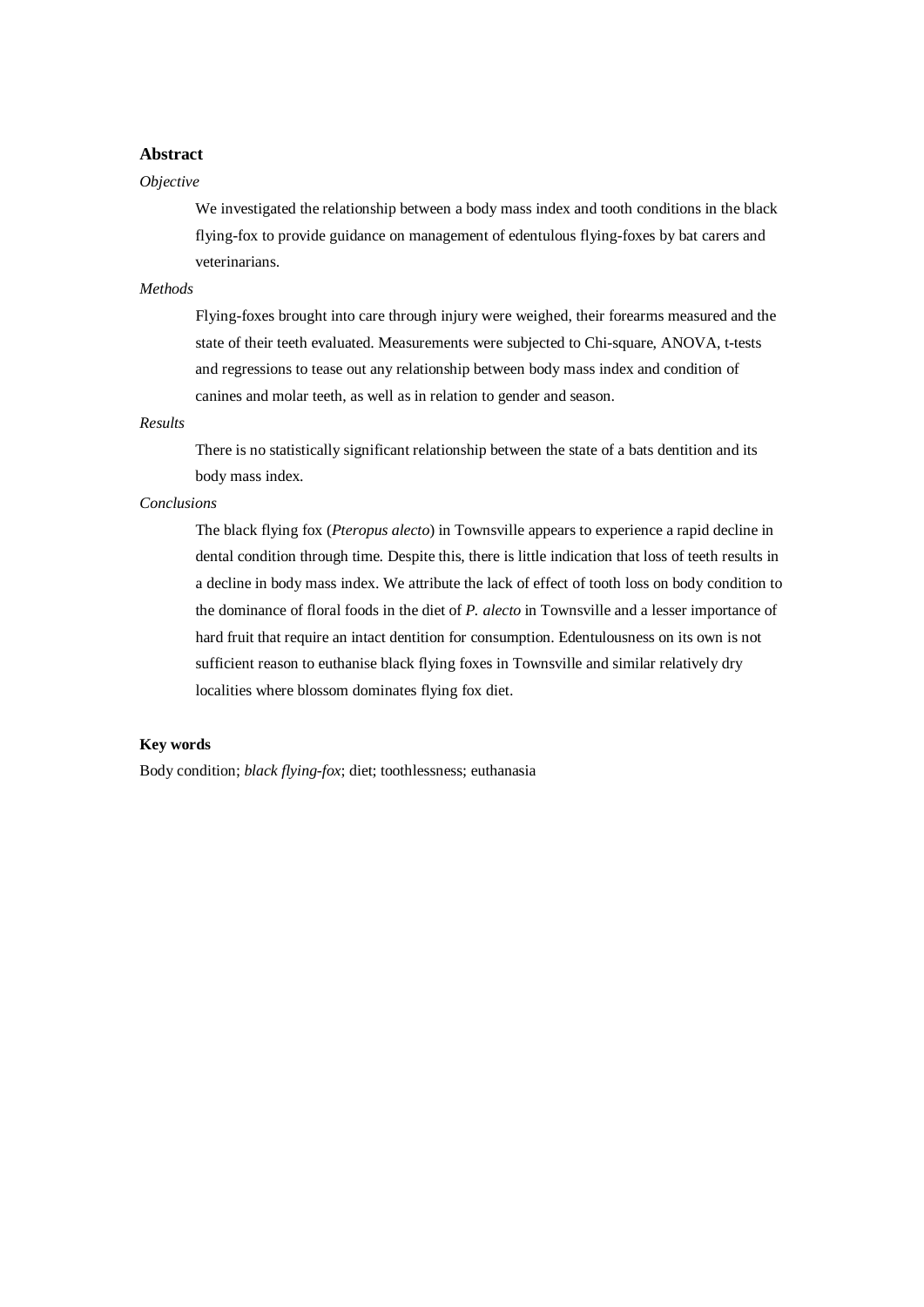#### **Introduction**

The black flying fox (*Pteropus alecto* Gould) is the most commonly encountered pteropid bat in the Townsville district. North Queensland Wildlife Care Inc. receives approximately 180 individuals of this species each year. A number are edentulous, or have severely reduced dentition and although the *Code of Practice - Care of sick, injured or orphaned protected animals in Queensland* recommends euthanasia for such individuals, opinions differ as to whether such a course of action is supported by evidence. In this paper we examine the relationship between dental state and the body mass of black flying foxes submitted to North Queensland Wildlife Care between August 2008 and February 2012 with a view to determining whether or not bats with worn or absent teeth are at nutritional disadvantage and therefore unsuitable for rehabilitation and release.

#### **Methods**

#### *Ethics*

Animals measured for this study were acquired and held under rehabilitation permits issued by the Department of Environment and Heritage Protection (formerly the Department of Environment and Resource Management). Ethics approval was granted by the James Cook University Animal Ethics Committee (approval number A1959). No animals were specifically collected for the study. All interventions were carried out for therapeutic purposes under veterinary advice.

#### *Study locality*

Townsville (latitude 19.25˚S, longitude 146.77˚E) is located in north Queensland, approximately 1500 km north of Brisbane. The climate is seasonally dry tropical, and as a result there are strong temporal controls on the availability of plant-based foods. The most important flying fox camp, comprising a permanent presence of approximately 500-1000 animals (Parsons pers. obs.) lies on the right bank of the Ross River. The resident population of black flying foxes is periodically supplemented by huge numbers of little red flying foxes (*Pteropus scapulatus*) which move into the region co-incident with massed flowering of *Melaleuca leucadendra, Corymbia* spp. and other myrtaceous trees.

Vegetation within foraging range of this camp, and subsidiary sites in the city and to the immediate north of the city, is dominated by sclerophyllous forest and woodland in which *Eucalyptus* spp. and *Corymbia* spp. are the most prominent floristic elements. Riparian forests on the freshwater reaches of rivers and streams are dominated by *Melaleuca leucadendra*. Sheltered coastlines and intertidal reaches of rivers support extensive mangrove communities. Coastal plains to the north support a mixed flora rich in *Melaleuca viridiflora* and *Grevillea* spp. as well as *Eucalyptus* and *Corymbia*.

Native fruit is seasonally available to flying foxes from localized patches of coastal vine thicket and vine thicket patches occupying sheltered slopes on adjoining hills. Some urban plantings include figs and other fruit bearing native trees. Exotic fruit, especially mangoes, bananas, pawpaw and introduced palms are also available on a seasonal basis in suburban gardens. The leaves of the mangrove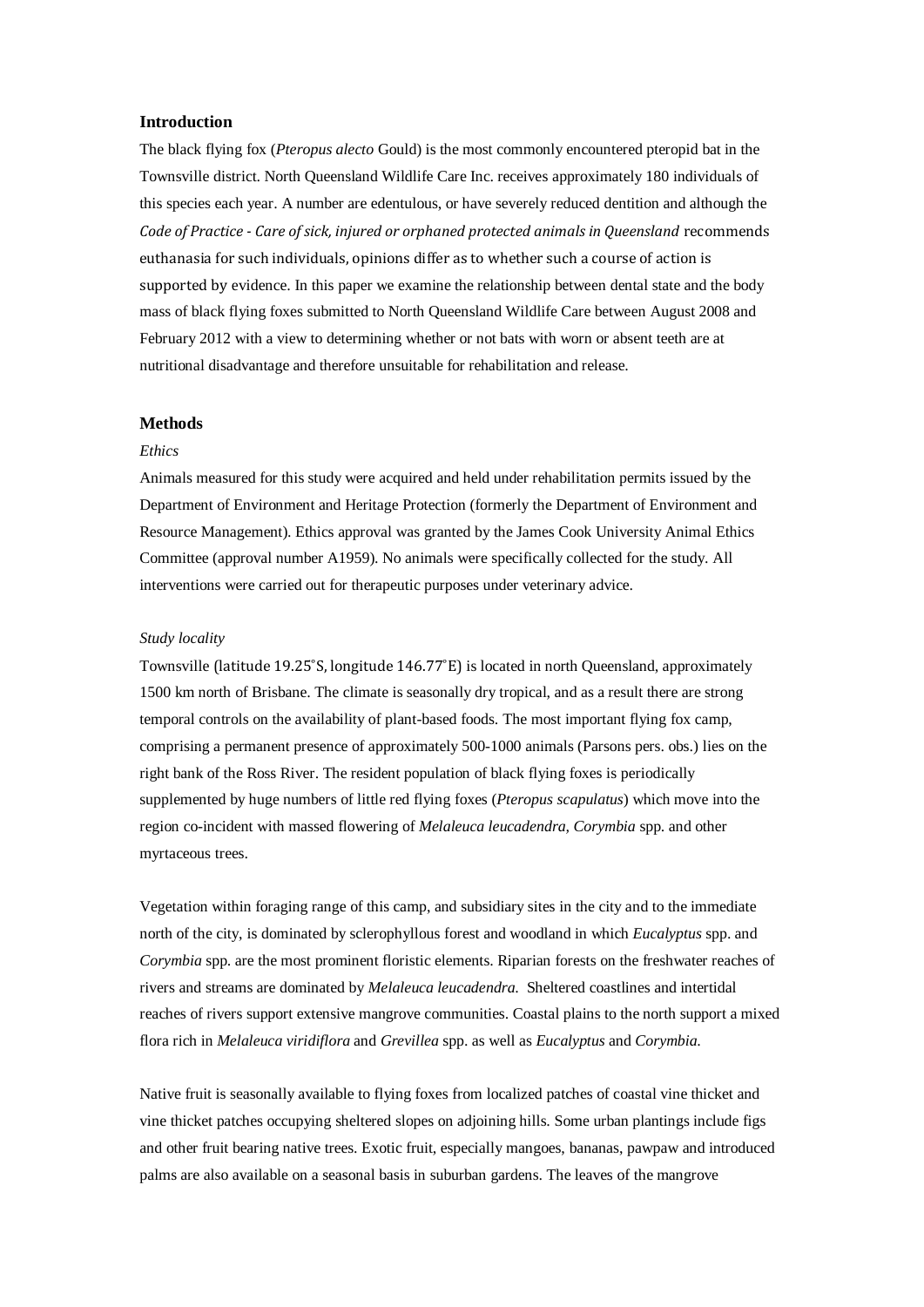*Avicennia eucalyptifolia* and some leguminous trees, such as the introduced rain tree (*Samanea saman*), are also eaten (Luly, pers. obs).

## *Study animals*

Flying foxes measured in this study were brought into care as a result of injury and were released or euthanised according to the terms of the Department of Environment and Heritage Protection wildlife rehabilitation permit WIRP03212510. All animals received were screened and selected according to strict criteria intended to minimise confounding influences exerted by underlying disease and dehydration / starvation attendant upon an extended period of debility. Decision rules were:

- 1. Animals were adult black flying foxes. Juvenile and first-year bats, as determined by forearm measurement (forearm < 140 mm), weight (weight < 500 gm) and subjective assessment were excluded from the study population.
- 2. Animals selected for the study were patently injured, not ill.
- 3. Animals selected had a reliable history that demonstrated a short time interval (less than 24 hours) between injury, discovery and rescue.

#### *Outcome measures*

Bats were weighed on receipt. Forearm measurements (made in millimeters with a vernier caliper) and assessments of tooth condition were made after the animal had been stabilised or euthanised. Measurements and assessment of tooth condition were made by Luly to ensure consistency. Animals deemed not to meet the selection criteria were entered into the rehabilitation program or euthanised as appropriate to their circumstances.

For the purposes of this study, canine and molar teeth were scored separately. Each set of teeth was scored as follows:

| Score 1 All teeth sharp and white |  |
|-----------------------------------|--|
|-----------------------------------|--|

Score 2 Teeth discoloured but sharp and unworn;

Score 3 Teeth white or discoloured but occlusal surfaces blunted and showing clear signs of wear;

Score 4 Canines distinctly shortened; molars worn flat:

Score 5 Teeth worn to stubs or animal edentulous.

Body condition was represented as a body mass index calculated as a ratio of forearm length (mm) to body weight (gm). The index used was that of Pinson<sup>1</sup>. In practice, the index generates a "preferred" weight by subtracting 100 from the forearm measurement and multiplying the result by 10. Thus for a forearm measurement of 155 mm the "preferred" weight would be 550gm. The preferred weight was used to calculate a percentage deviation from that figure. Where the weight of a bat is 15% below the preferred weight, the bat is considered to be malnourished<sup>2</sup>. Where weight is 20% below the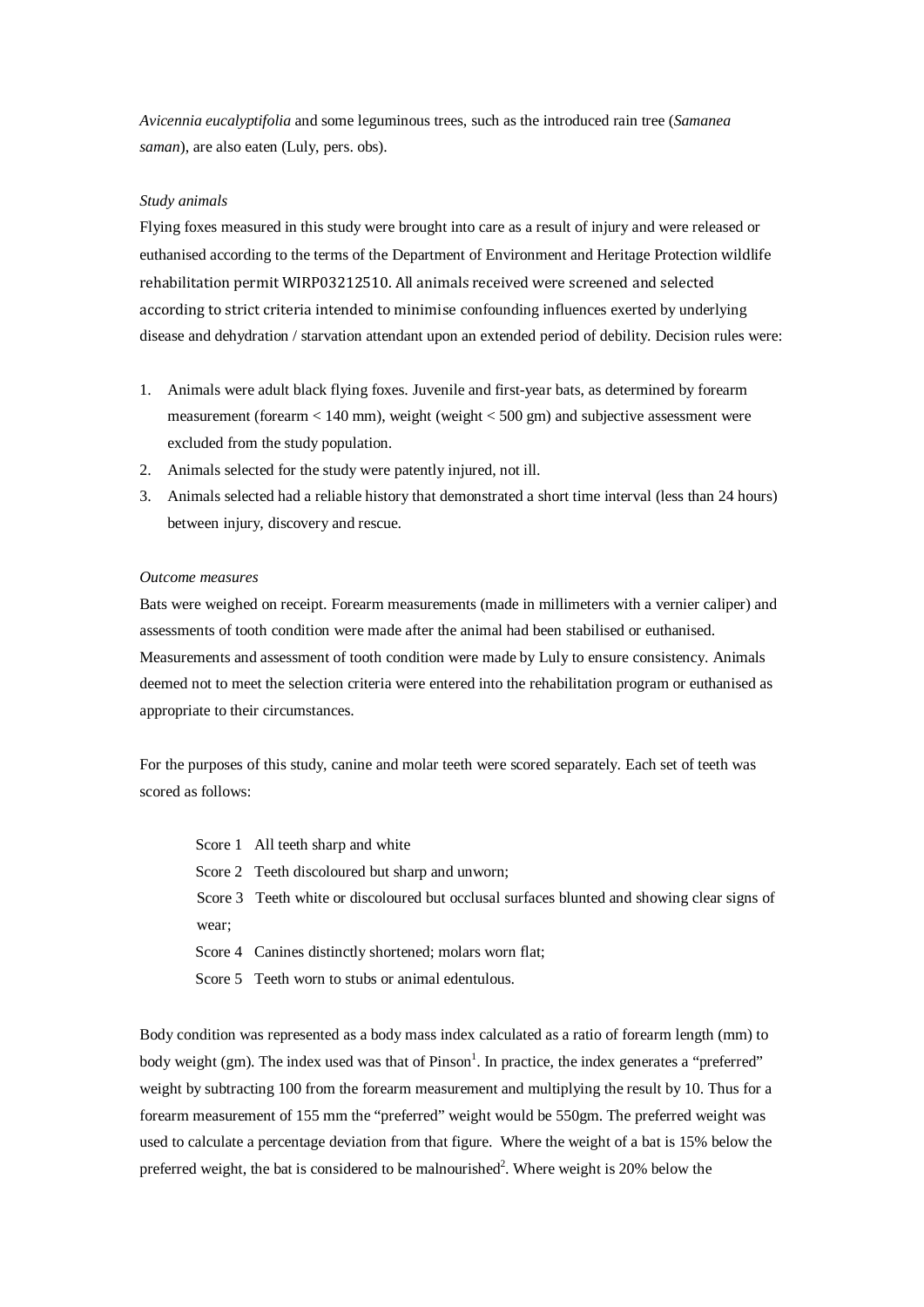"preferred" weight, the bat is considered to be starving<sup>1</sup>. A subjective assessment of the condition of each bat included in the study cohort was also made, based on palpation of the thorax and upper back. The dependent weight related variables were:

- (1) Ratio of weight to forearm length (mm);
- (2) Percent weight of the preferred weight;
- (3) Malnourishment (yes, no).

#### *Statistical analyses*

Categorical data were presented using absolute and relative frequencies. Numerical data were approximate normal distributed and described using mean values and standard deviations (SD) and range. Bivariate statistical tests were conducted investigating the associations between season, gender, and condition of teeth on the three dependent variables, separately, using exact Chi-square tests for trend, one-way ANOVA, unpaired t-tests, and Fisher's exact test.

Multi-variable linear regression analyses were conducted for the dependent variables (1) ratio of weight to forearm and (2) percent weight of the preferred weight; while logistic regression analysis was conducted for the dependent variable malnourished (yes or no). In preparation for the analyses, all independent characteristics were dummy coded. Independent variables were: Season when animal was found (categorised as winter/spring (June to November) versus summer/autumn (December to May); Gender; Condition of canines; and Condition of molars.

Multivariable models are the results of stepwise backward and forward procedures. Results are presented as regression coefficients (linear regression) and odds-ratios (logistic regression) and 95% confidence intervals (95%-CI). During the analysis a level of significance of 0.05 was assumed. Statistical analysis was conducted using SPSS version 21 (IBM SPSS, Chicago, Illinois).

#### **Results**

Forty seven individual *P. alecto* fitted the selection criteria and were included in the study. The majority of these animals (N=30) were recovered from fruit netting or barbed wire fences. Nine were found with assorted injuries, including fractures, tears in the wing membrane and bilateral detachment of the retina. Five bats had been caught by dogs whilst foraging close to the ground. Three had been electrocuted. Of the 47 animals included in this analysis 25 (53.2%) were male and about half (51.1%) were found during the summer/autumn season (Table 1). The mean of the percent of weight of the preferred weight was 95% (SD 16%) with 13 (27.7%) animals identified as being malnourished. The vast majority of bats investigated had noticeable dental wear. The modal score for canine teeth was 2  $(N=20)$  whilst the modal score for molars was 4 ( $N= 25$ ).

Bivariate analysis showed that the mean ratio of weight to forearm was statistically significantly higher in animals found during the summer/autumn season  $(4.04; SD = 0.75)$  compared to the winter/spring season (3.57, SD = 0.62; p=0.025). Similarly, the mean of the percent of weight of the preferred weight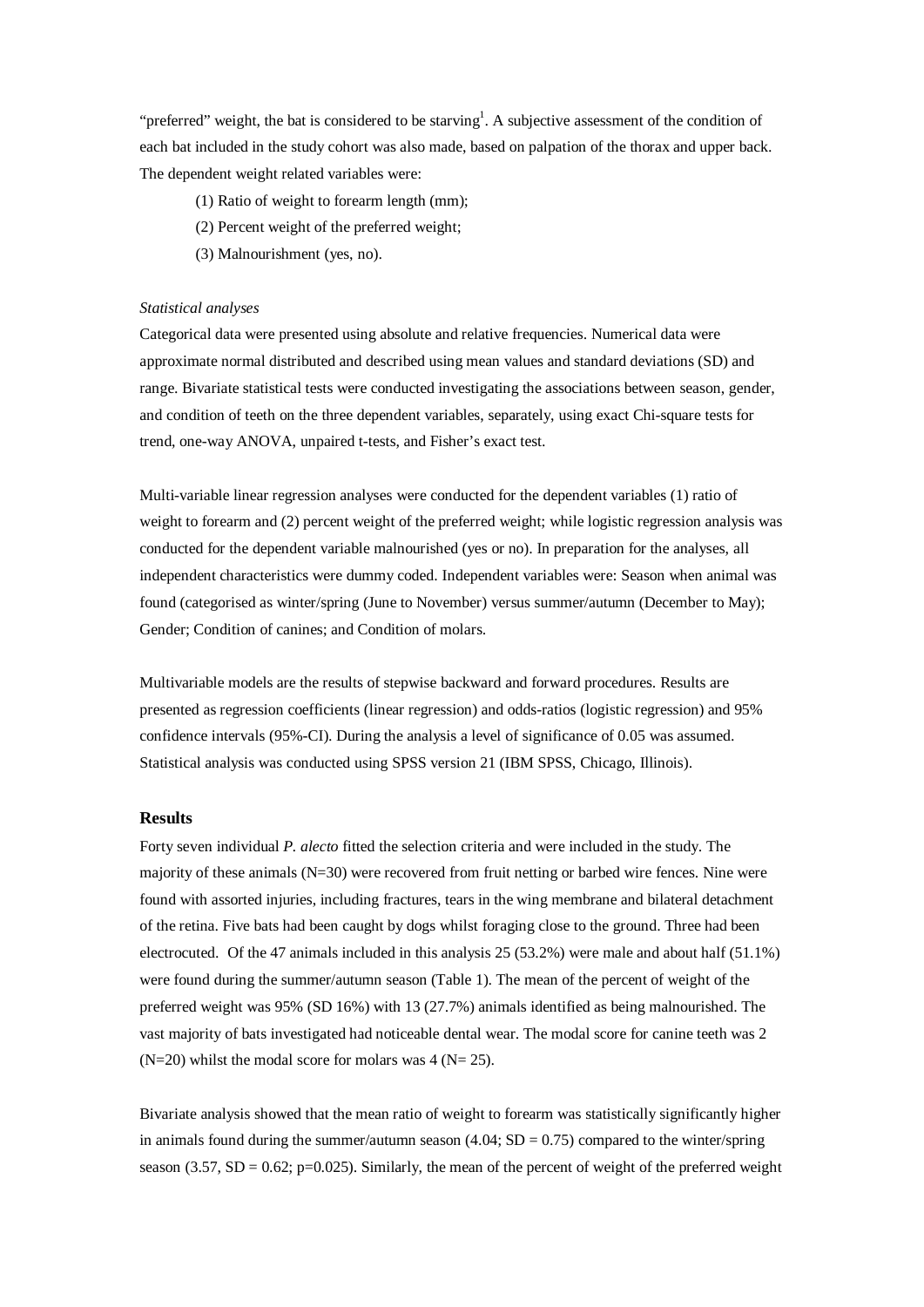was higher in the animals found during summer/autumn (100%;  $SD = 16%$ ) compared to the winter/spring animals (89%; SD = 14%;  $p=0.017$ ). Of the 23 animals found during winter/spring, 9 (39.1%) were malnourished compared to 4 of 24 (16.7%) animals found during the summer/autumn season  $(p=0.111)$ .

The bivariate analysis showed further that male animals were on average in much better condition than females. The mean ratio of weight to forearm was statistically significantly higher in male animals  $(4.20; SD = 0.62)$  compared to females  $(3.36, SD = 0.55; p < 0.001)$ . Similarly, the mean of the percent of weight of the preferred weight was higher in males ( $103\%$ ; SD = 15%) compared to females ( $85\%$ ;  $SD = 12\%$ ; p<0.001). Of the 22 female animals 11 (50.0%) were malnourished compared to 2 of 25 (8.0%) male animals (p=0.002).

The associations between the three weight-related outcome measures and the condition of the teeth were not statistically significant (Table 2). The observed associations were counter-intuitive, showing slightly higher mean ratios of weight to forearm  $(p=0.182)$ , higher mean percent weight of preferred weight ( $p=0.401$ ) and fewer malnourished animals ( $p=0.140$ ) as the condition of the molars deteriorated.

Results of multivariable analyses confirmed that gender of the animal had an independent effect on weight related outcome measures. Male bats were statistically significantly more likely to have larger weight to forearm ratios (regression coefficient 0.84; 95%-CI 0.49 to 1.18; p<0.001) and they were more likely to have larger percent of weight of the preferred weight (regression coefficient 0.17; 95%- CI 0.09 to 0.25;  $p<0.001$ ) compared to females. Female bats were 11.5 times more likely (95%-CI 2.2) to 61.0; p=0.004) to be malnourished compared to males.

When multivariable models were adjusted for season and gender, neither the condition of the canine nor the condition of the molar teeth showed any statistically significant effects on weight related outcome measures (Figures 1, 2, 3 and 4).

#### **Discussion**

The preliminary data presented here suggest that there was little relationship between tooth condition and nutritional status in the years for which data were available. There are intriguing differences between results for molars and canines and between sexes which require more detailed analysis using a more comprehensive data set. The results are, however, consistent with dietary preferences shown by *P. alecto* in the Townsville district.

Dietary studies carried out by Parsons (unpublished data) indicated that *P. alecto* depends heavily on nectar flowers from eucalypts and paperbarks, a conclusion which makes sense in that the landscape around the city is dominated by tropical savannas and the rainforest / vine thicket vegetation which yields the majority of fleshy fruit is scarce. Introduced plants such as palms, mangoes and paw paws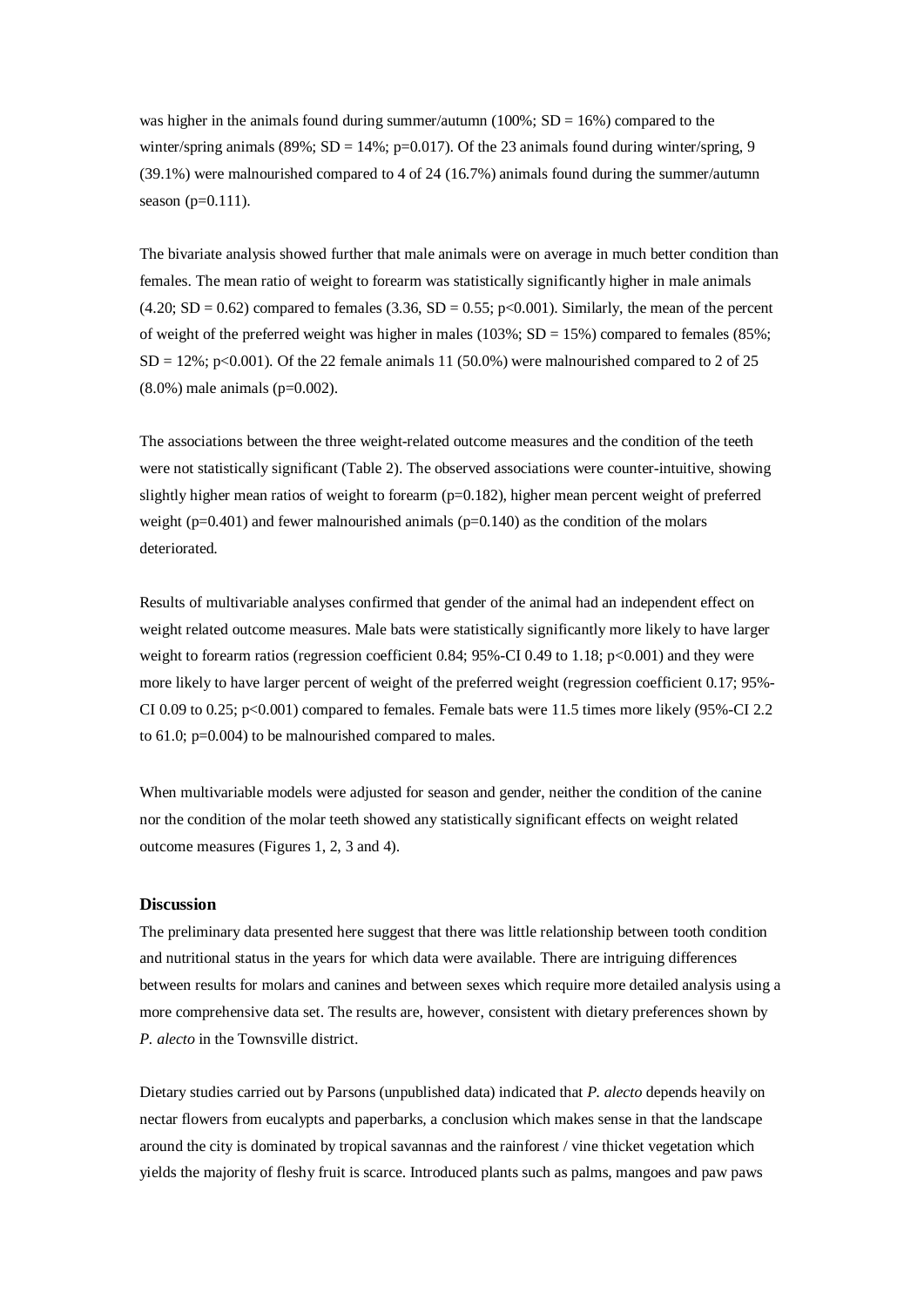are eaten, but these taxa do not appear in meaningful quantities in scat analyses (Parsons, unpublished data). This contrasts strongly with the spectacled flying fox (*P. conspicillatus*) where figs are a prominent element in scats and numerous other fruit, native and introduced, also occur<sup>3</sup>. Data from Townsville suggest that for much of the year, *P. alecto* diets are similar to those recorded for the pollen and nectar specialised little red flying fox (*Pteropus scapulatus*). The grey-headed flying fox (*Pteropus poliocephalus*) diet resembles that of *P. alecto* in Townsville in being opportunistic in use of fruit foods<sup>4</sup> but in relying heavily on nectar and pollen for much of the year<sup>5</sup>.

Inter-seasonal and gender-based differences in body condition noted are consistent with seasonal differences in food availability and breeding biology. Flowering of eucalypts is sporadic and major flowering events do not occur every year. Flowering of *Melaleuca* spp. occurs in the early dry season (*M. fluvialtilis* and *M. leucadendra*) and just before the wet season (*M. leucadendra)* whilst availability of mangoes and other exotic fruit peaks in the early wet season, usually in early to mid-December. The wet season peak in fruiting and flowering broadly coincides with peak lactation demand in female *P. alecto*.

Most of the dry season in the Townsville district is nutritionally challenging for flying foxes which must commute significant distances to locate widely scattered trees in fruit or in flower. At that time of year, females are in an advanced state of pregnancy, adding to their energetic requirements as compared to males. Later in the year, females carry large dependent young while foraging in addition to demands imposed by lactation. Males are spared this requirement and it is unsurprising that their body condition is consistently better than that of females.

The ubiquity of tooth wear in adult *P. alecto* in Townsville suggests that although they depend on nectar and pollen for a significant part of the year, abrasive materials, such as leaves and bark, must also be eaten. The difficulty of determining the age of flying foxes means it is difficult to estimate rates of tooth wear, however the presence of discoloration and wear on the teeth of many first-year individuals implies that wear begins early. Flying foxes have the potential to live long lives in the wild<sup>6</sup> however data for *P. poliocephalus*<sup>7</sup> and *P. conspicillatus*<sup>6</sup> suggest that lifespans in the wild are often cut short due to shooting, misadventure or, in the case of *P. conspicillatus*, tick envenomation<sup>8</sup>. The substantial tooth wear noted illustrated by our data suggests that estimates of age based on tooth wear are attractive, but are unlikely to be useful.

#### **Conclusions**

Codes of Practice regulate the care and rehabilitation of wildlife in most States. The codes seek to ensure that cruelty to animals is avoided, suffering is minimised and the success rates of rehabilitation and release are maximised. All codes contain provisions that stipulate conditions under which animals (in this case, flying foxes) are to be euthanised. Our results suggest that although there is an intuitive requirement for flying foxes to have intact dentition to prosper in the wild, in the Townsville district, and probably also in other areas in which savanna or woodland is the dominant vegetation type,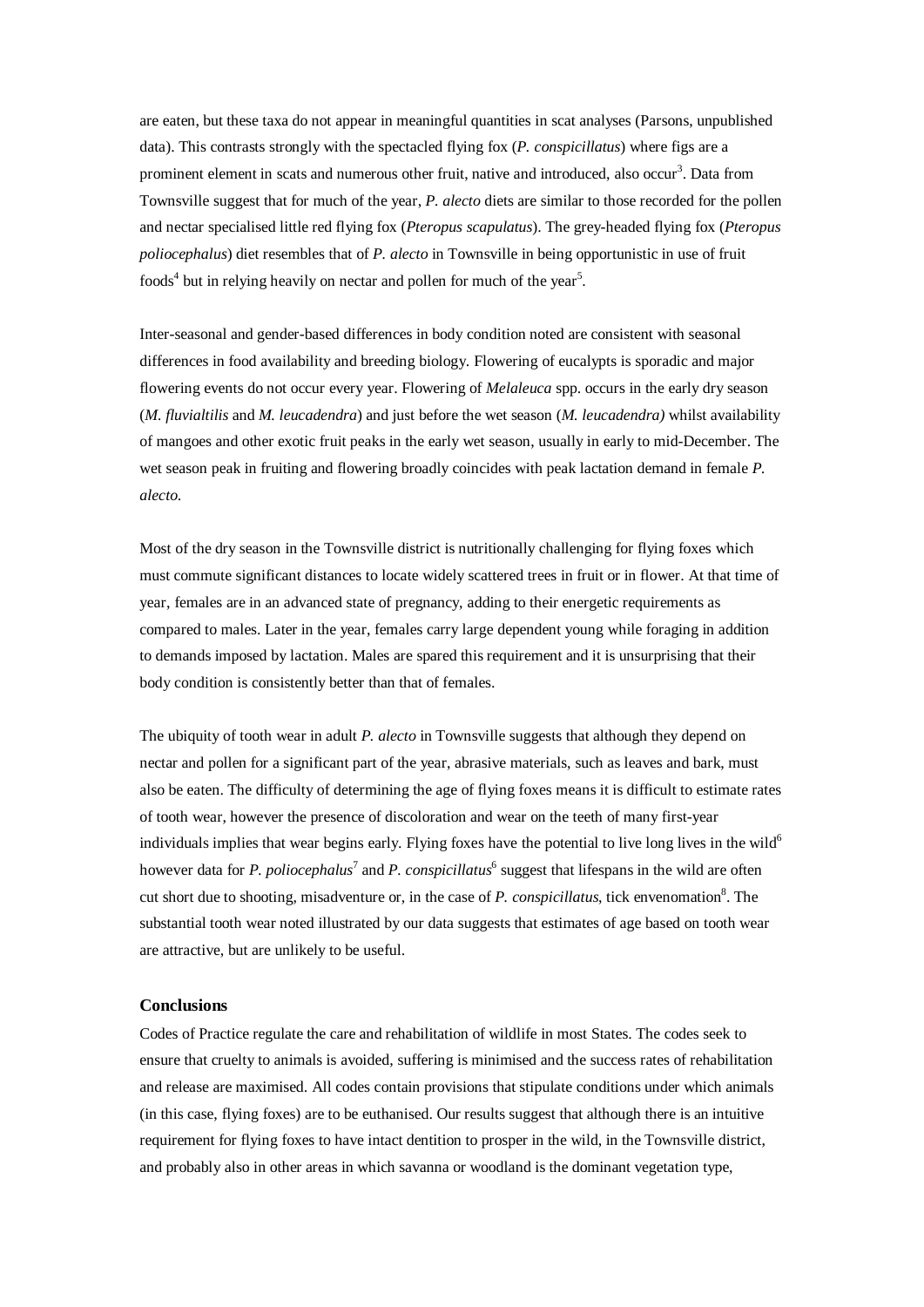reliance on floral resources likely buffers edentulous bats against dietary stress arising from inability to eat hard fruit. Euthanasia of edentulous bats, or bats with reduced dentition is not warranted in the absence of other considerations. We believe these conclusions are likely to apply to other nectar focused flying fox species, such as grey-headed flying foxes (*P. poliocephalus*) and little red flying foxes (*P. scapulatus*).

#### **Limitations**

The strict decision rules applied to the sample cohort means that the sample size was small. Data collection continues and we expect to be able to analyse a larger data set in future.

There are indications that body mass index is a relatively weak indicator of nutritional status<sup>2</sup> but until a better usable index can be developed it will have to suffice.

Tropical cyclone Yasi, which made landfall on the 3 February 2011, affected the landscapes around, and to the north of, Townsville during the data collection period. Food supplies for frugivorous birds and bats were severely affected and may have had an as yet unquantified effect on the regional scale nutritional status of flying foxes from February 2011 until vegetation had substantially recovered late in 2011.

There is a need to extend sampling outside the Townsville region and to other flying fox species in order to identify the extent to which conclusions reached here have wider applicability.

## **References**

1 Pinson, D. *The Flying-fox Manual*, 2nd edn. Compact disc. StickeeBatz Publishing, Murwillumbah, 2009.

2 Divljan A, Parry-Jones K, Roberts B, Eby P, van der Ree R and Martin J. A measure of body condition in flying-foxes: an assessment of methods based on mass and length. *Australasian Bat Society Newsletter* 2012; 38: 32-33

3 Parsons JG, Cairns A, Johnson CN, Robson S, Shilton L A and WestcottDA*.* Dietary variation in spectacled flying foxes (*Pteropus conspicillatus*) of the Australian Wet Tropics. *Australian Journal of Zoology* 2007; 54: 417–428.

4 Eby P. An analysis of diet specialization in frugivorous *Pteropus poliocephalus* (Megachiroptera) in Australian subtropical rainforest. *Australian Journal of Ecology* 1998: 23: 443-456.

5 Parry-Jones K and Augee ML (1991) Food selection by grey-headed flying foxes (*Pteropus poliocephalus*) occupying a summer colony site near Gosford, New South Wales. *Wildlife Research* 1991; 18: 111 – 124.

6 Fox S, Luly J, Mitchell C, Maclean J and Westcott D. (2008) Demographic indications of decline in